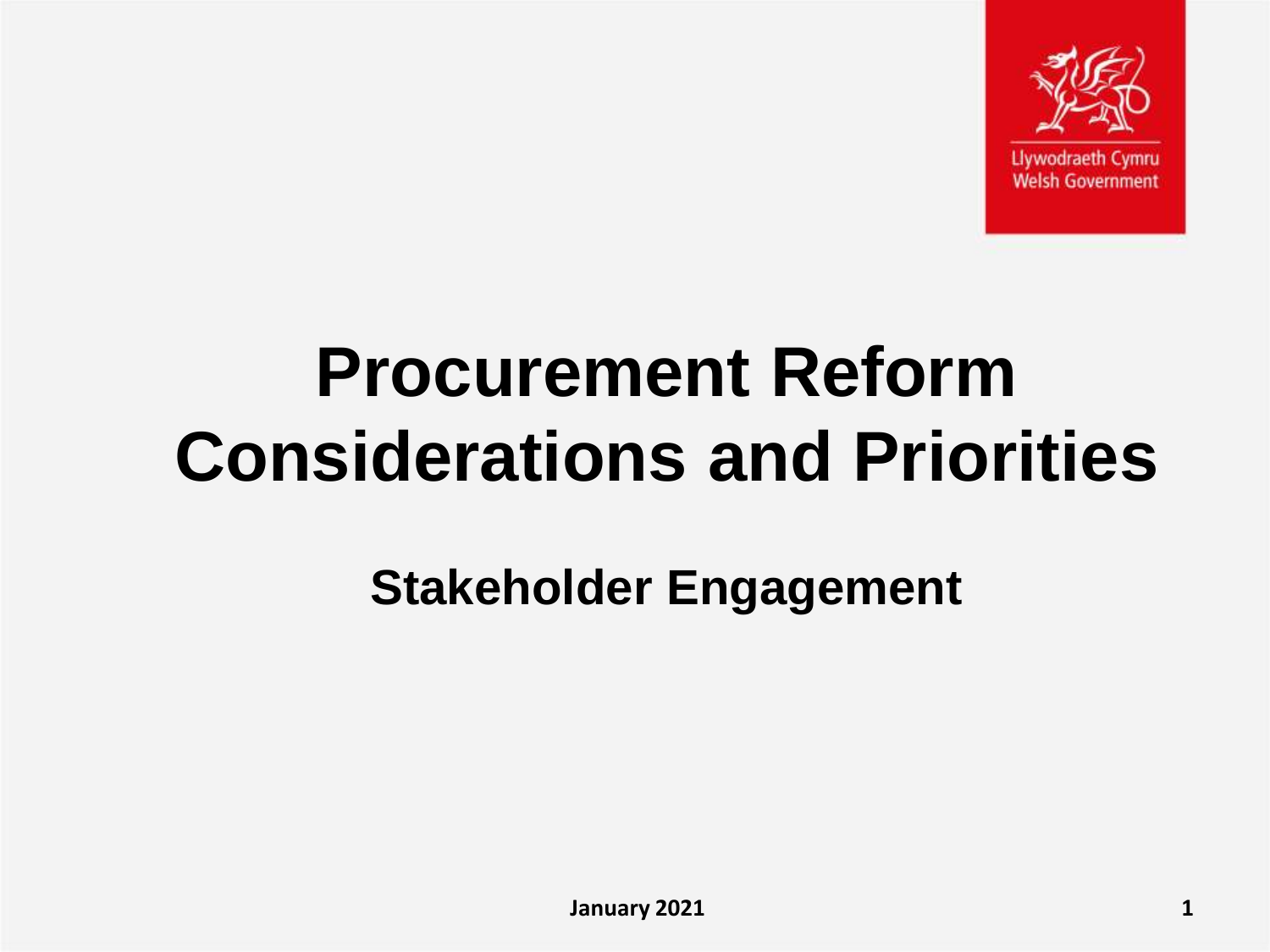#### **Contents**

- Meeting protocol
- Purpose
- The Context of EU Exit
- The Government Procurement Agreement (GPA)
- Current Procurement Landscape in Wales
- Potential Procurement Reform in Wales
- UK Government's Procurement Reform
- Some Examples from the UK Government's Proposals
- **Next Steps**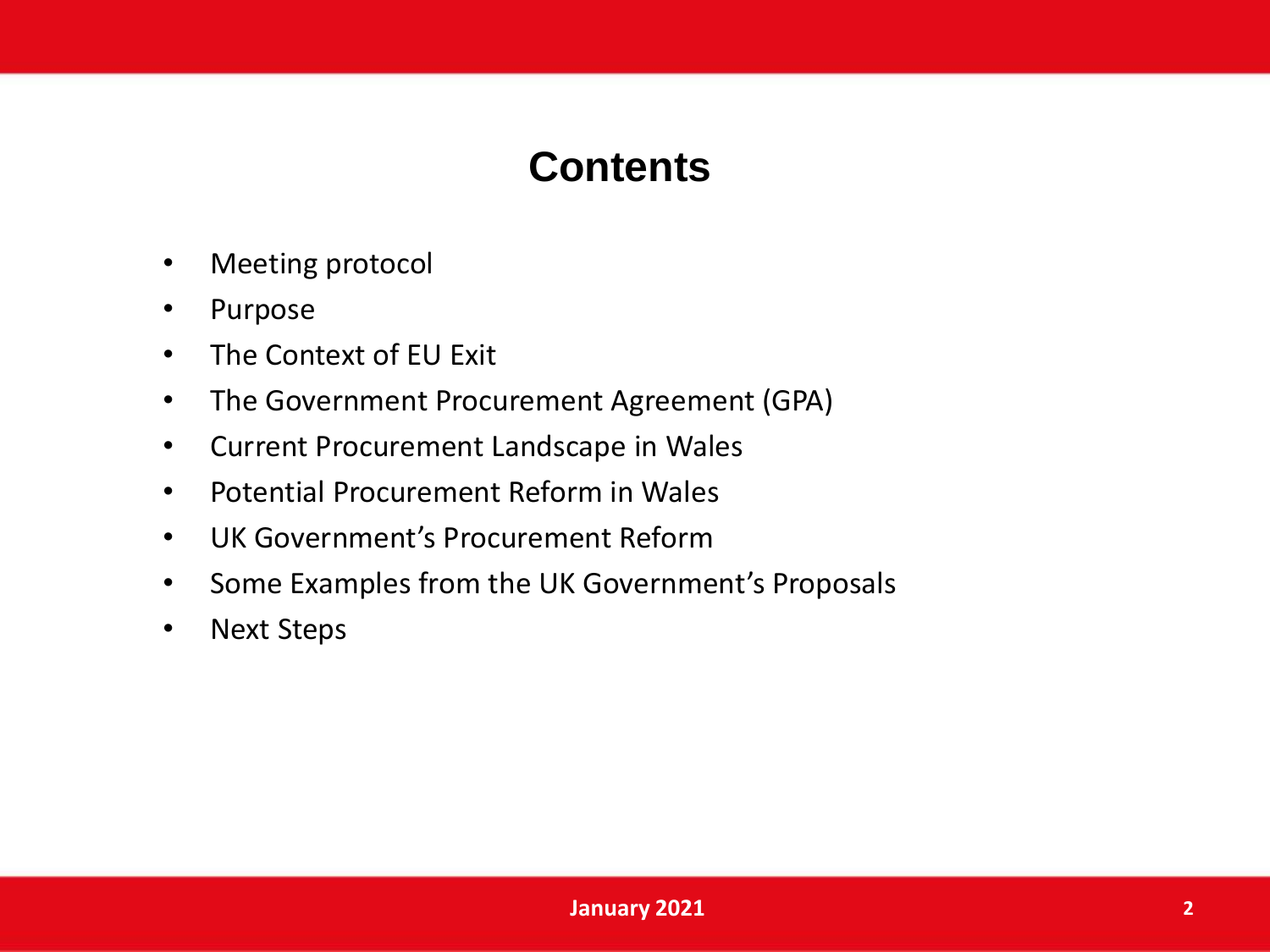# **Meeting Protocol**

- We will take questions at the Q&A section after the presentation.
- Please feel free to post questions and comments using the chat bar during and after the presentation.
- We will produce an FAQ document following the engagement sessions which will be circulated to stakeholders.
- The presenter will touch on questions throughout the presentation which will be available in a survey following the session.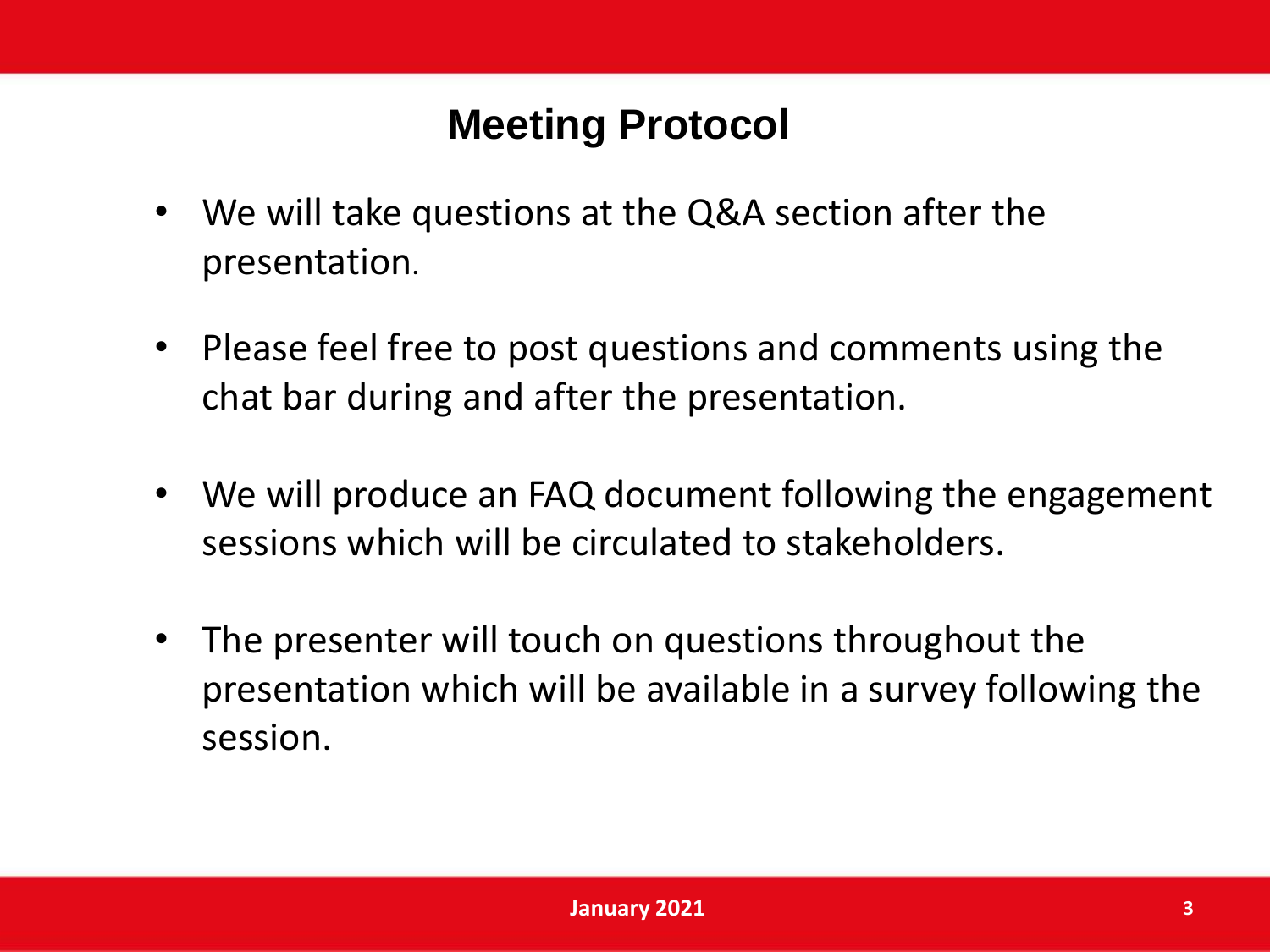# **Purpose**

- UK Government (UKG) published a Green Paper and consultation on "Transforming Public Procurement" in December 2020.
- Procurement for Welsh public bodies is not reserved and the Senedd can legislate in relation to procurement.
- Welsh Ministers need to understand how current procurement regulations could be amended to maximise their impact on the implementation of Welsh Government's policy ambitions and priorities.
- Welsh Ministers will make a formal decision on a way forward for procurement reform in March 2021 once stakeholder feedback has been gathered and analysed.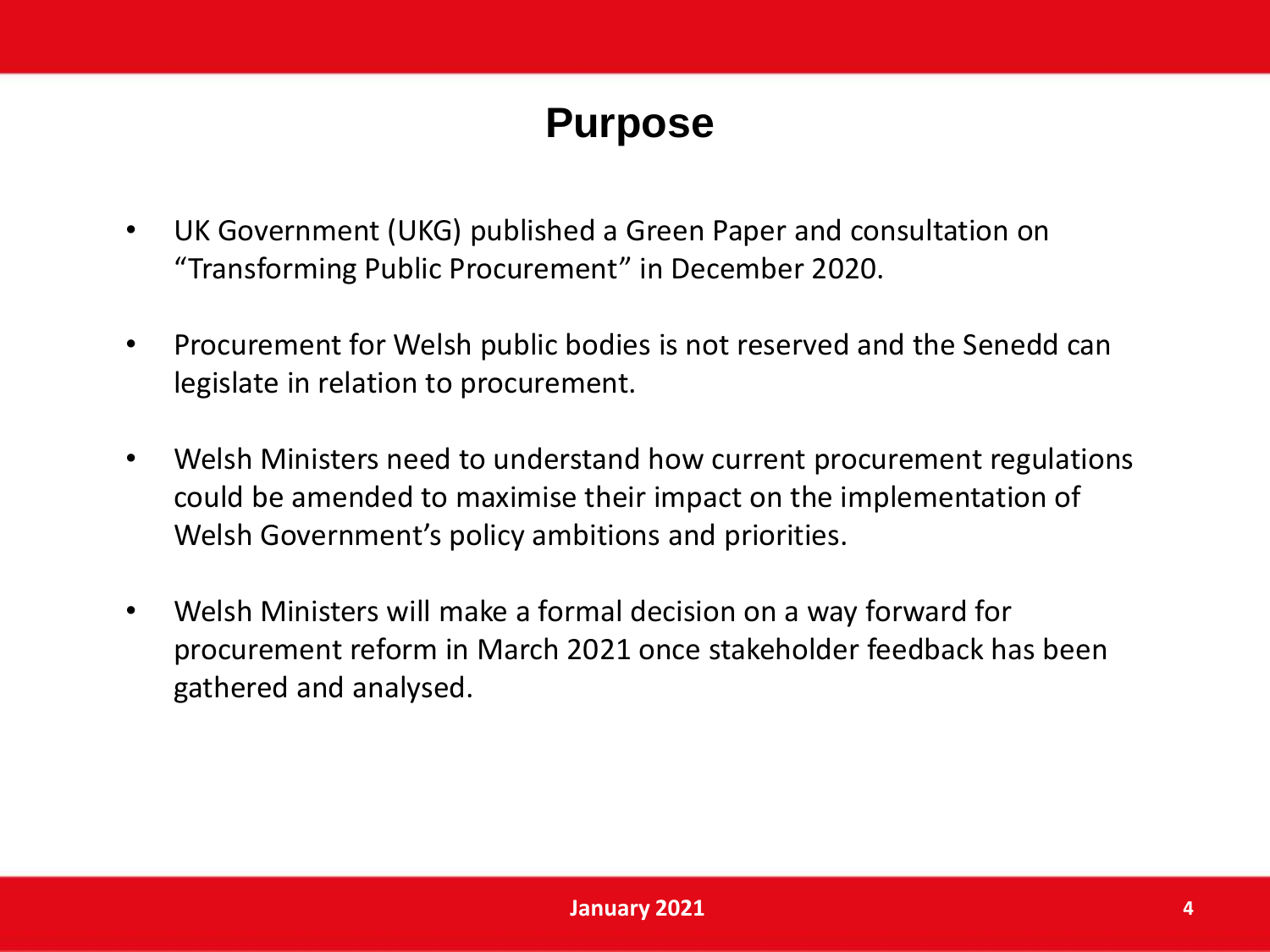# **The context of EU Exit**

- Following the end of the transition period, public procurement will continue to operate in broadly the same way as it does now.
- However the UK's departure from the EU provides Welsh Government with the opportunity to reform the current procurement regulations.
- The UK has now joined the World Trade Organisation's Agreement on Government Procurement (GPA) as an independent member.
- Any procurement reform will need to comply with the GPA and Free Trade Agreements.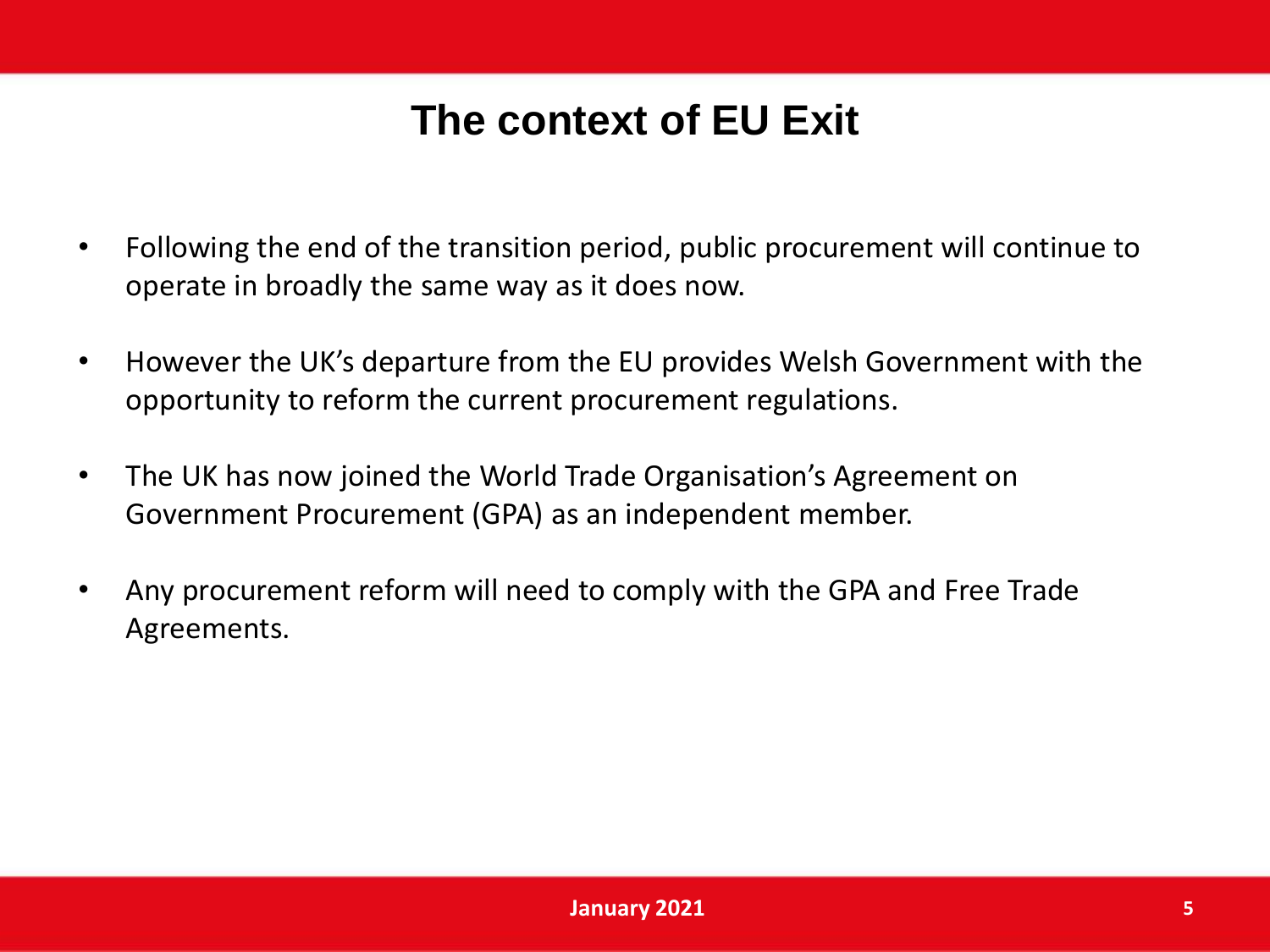#### **The Government Procurement Agreement (GPA)**

- The GPA is based on principles of openness, transparency and fairness.
- It is shorter than the EU Directives and less prescriptive on processes.
- The GPA applies to:
	- a narrower range of procurements than the EU Directives.
	- procurements above specified financial value thresholds.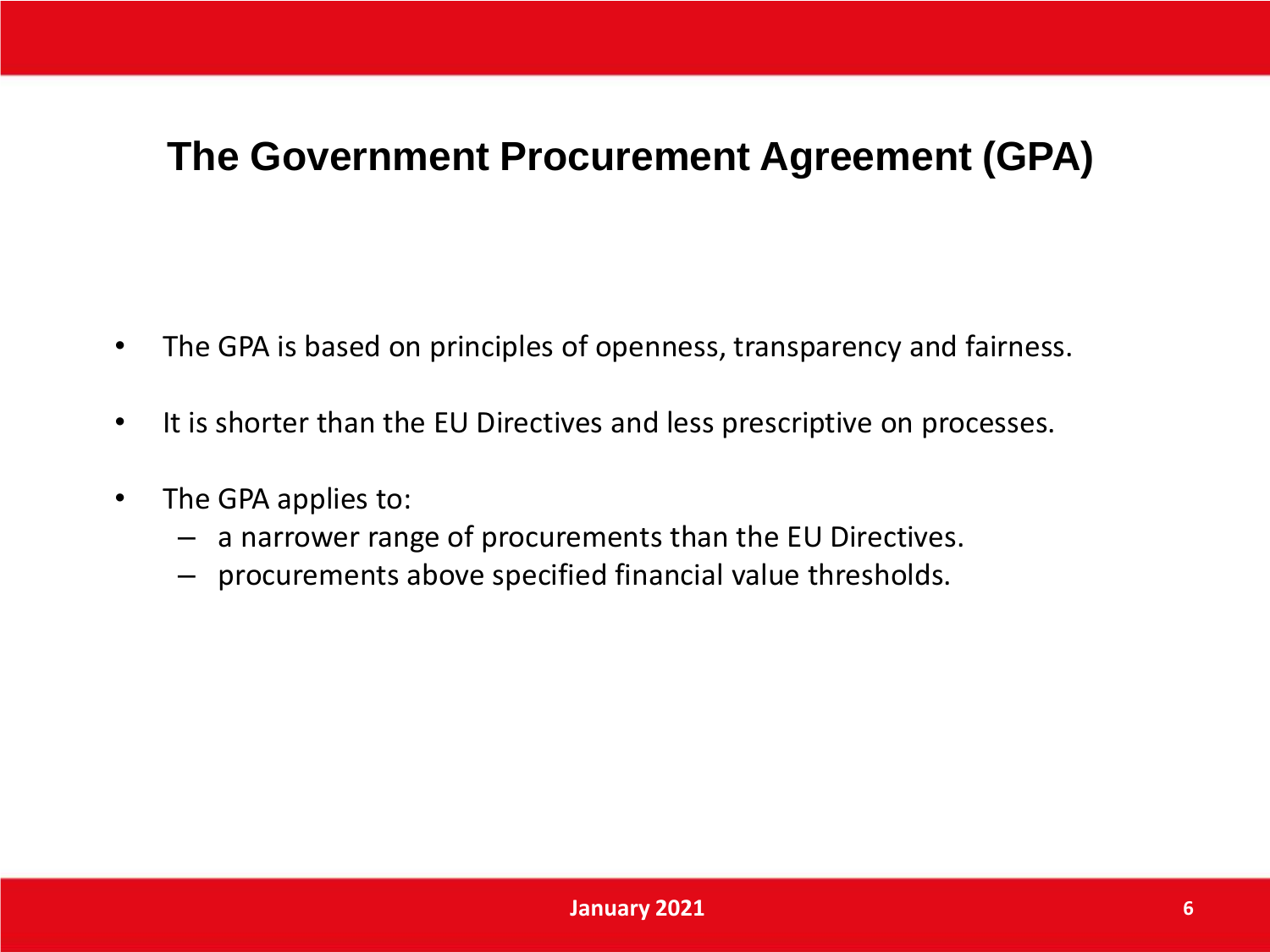#### **Current Procurement Landscape in Wales**

- The procurement landscape in Wales includes the following:
	- Wellbeing of Future Generations (Wales) Act
	- Welsh Procurement Policy Statement (WPPS)
	- Draft Social Partnership Bill
	- EU Exit and economic recovery from Covid-19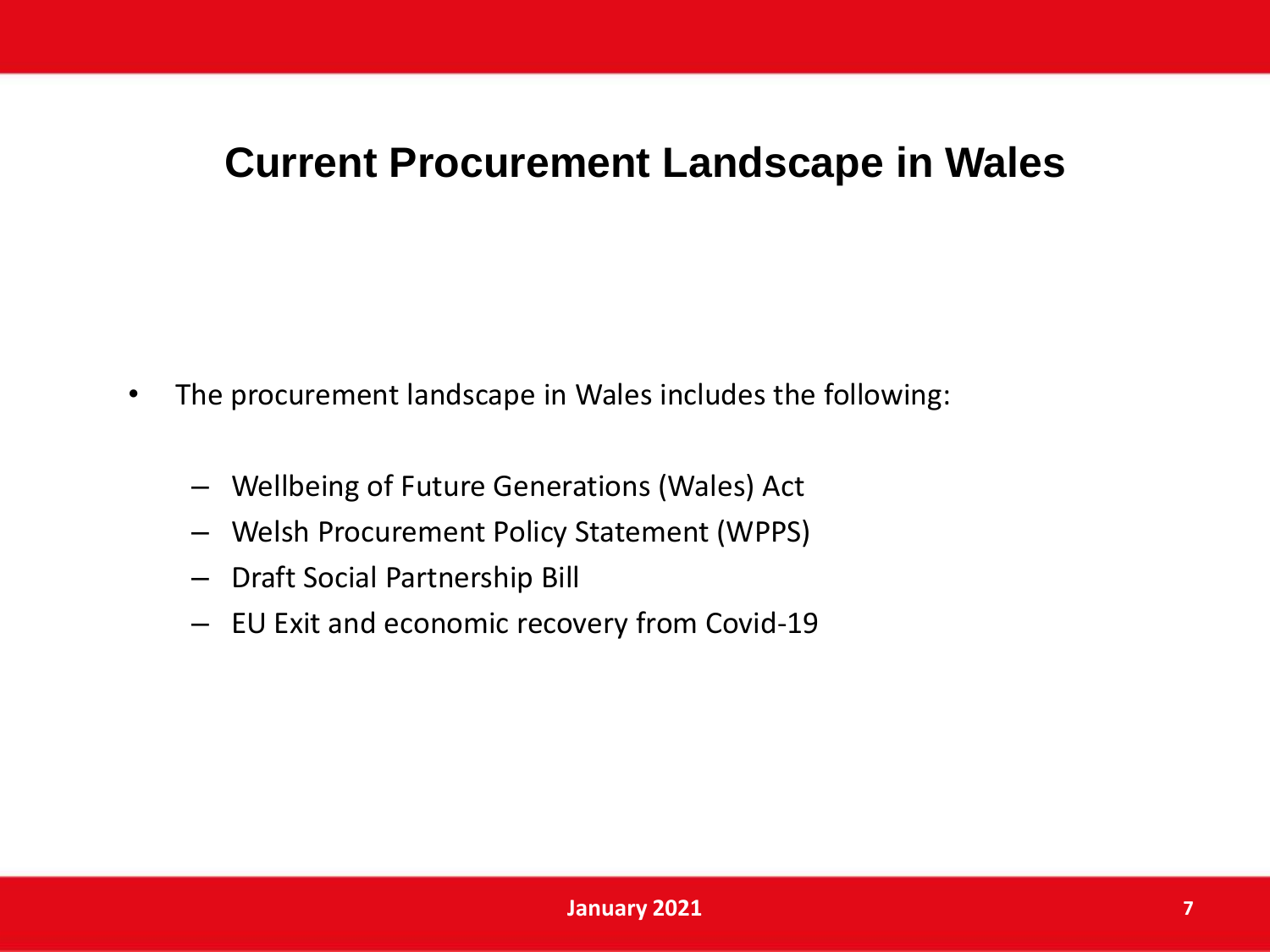### **Wellbeing of Future Generations (Wales) Act**

- The seven national well-being goals represent a common vision for the future of Wales.
- Bodies that come under the Act have a legal obligation to maximise their contribution to each of the well-being goals.
- Procurement is one of the corporate areas for change in the Act's Statutory Guidance. The guidance states:
	- Public bodies should comply with their existing legal obligations in relation to procurement.
	- Public bodies should also apply the Wales Procurement Policy Statement.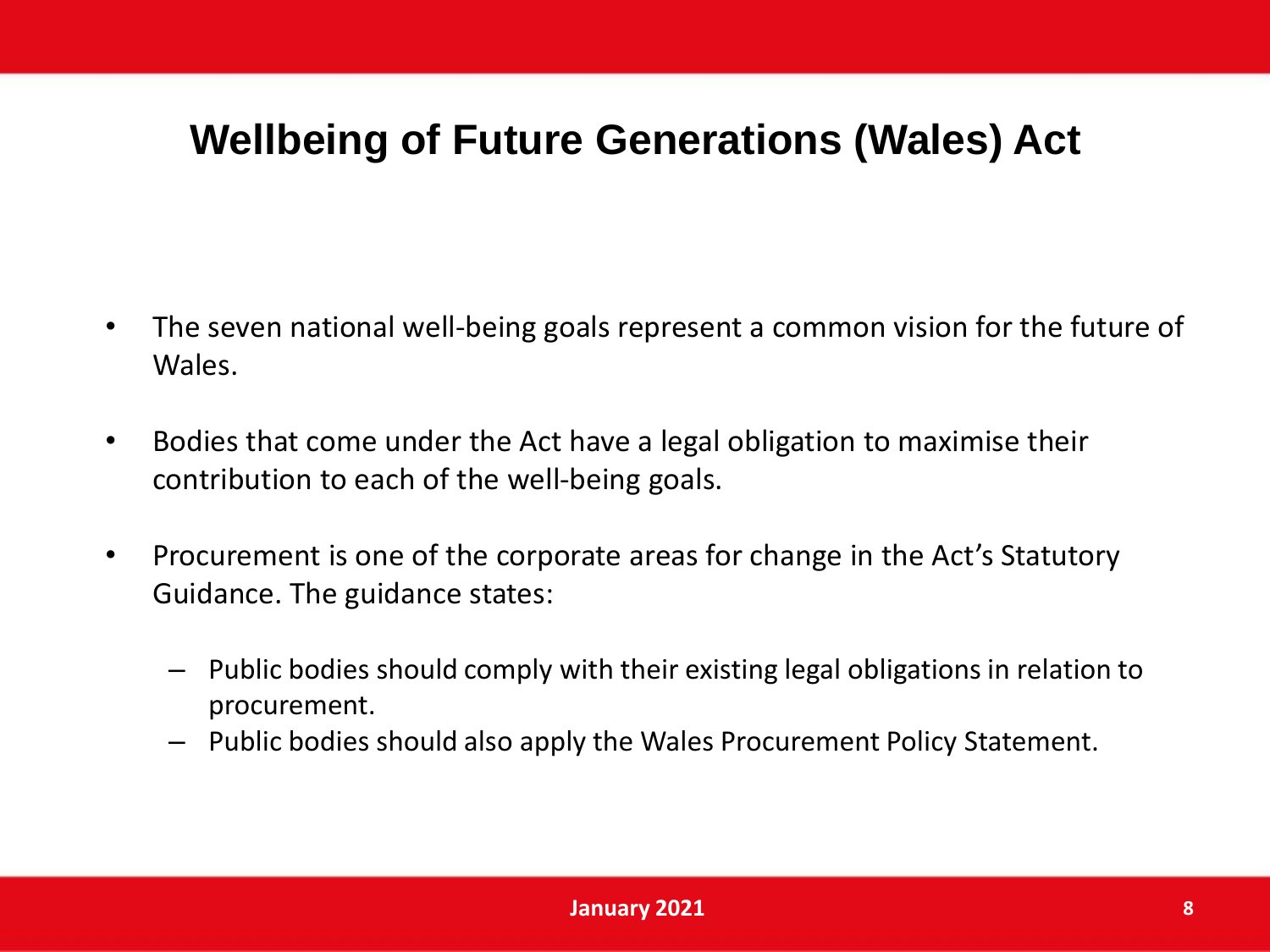# **Welsh Procurement Policy Statement (WPPS)**

- The WPPS sets out the strategic vision for Public Sector Procurement in Wales.
- Welsh Government will publish a new statement in Spring 2021 which will replace the WPPS published in 2015.
- The new WPPS will include a set of principles for procuring Well-being for Wales based on the Well-being of Future Generations (Wales) Act Goals and key Welsh Government policies.
- The new WPPS principles will be included in the statutory guidance for the Social Partnership Bill and elements may become mandatory.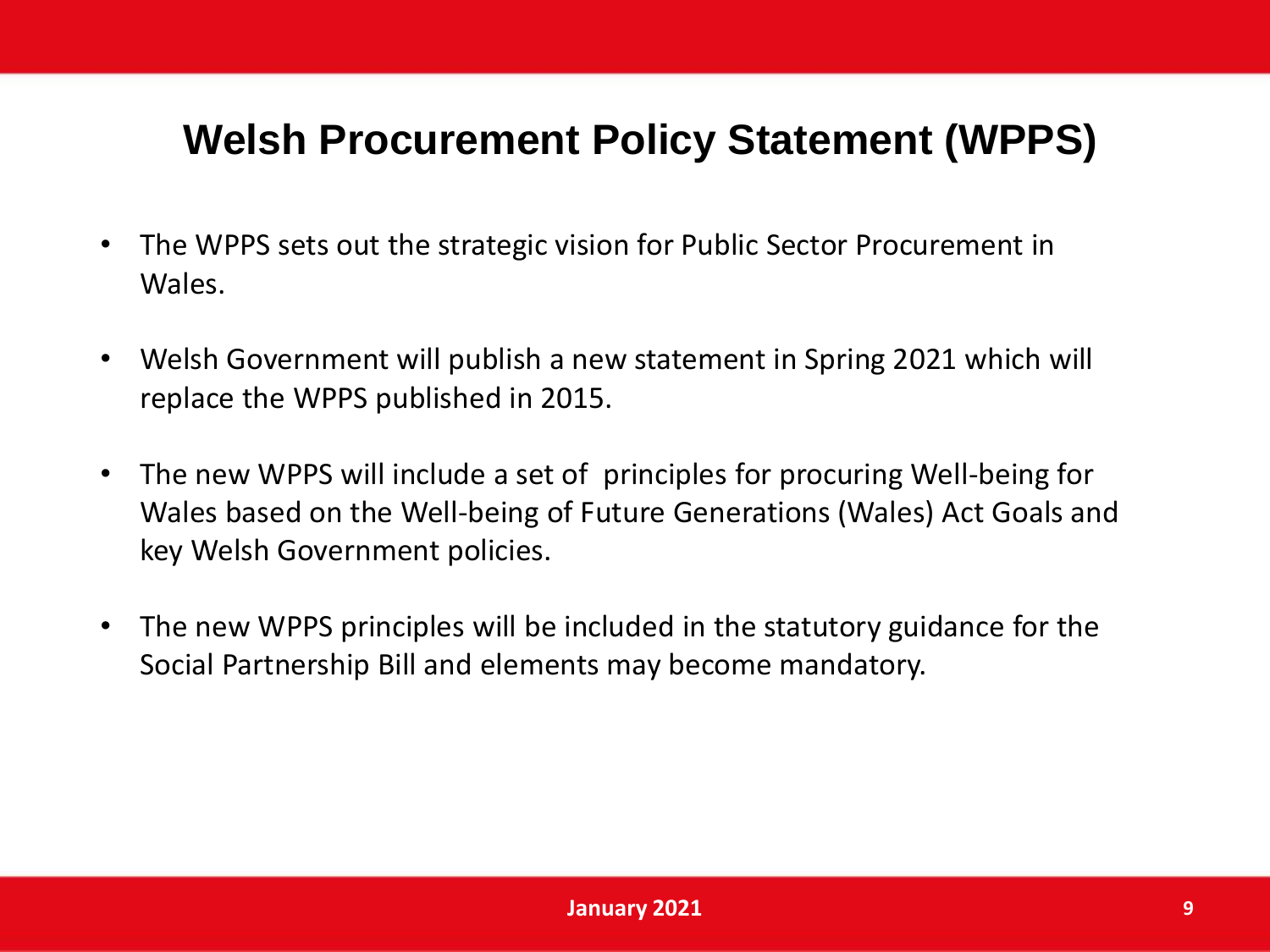#### **Draft Social Partnership Bill**

- The Procurement Duty within the draft Social Partnership Bill proposes to require specified public bodies to:
	- Produce a procurement strategy
	- Produce an annual report setting out the outcomes of its procurement activities
	- Take account of social, economic, environmental and cultural wellbeing for large procurements (legislated for procurements valued above certain thresholds)
	- Include Contract Management provisions in particular circumstances related to the application of social value; a workforce code of practice; and ensuring the application and monitoring of socially responsible clauses throughout the supply chain.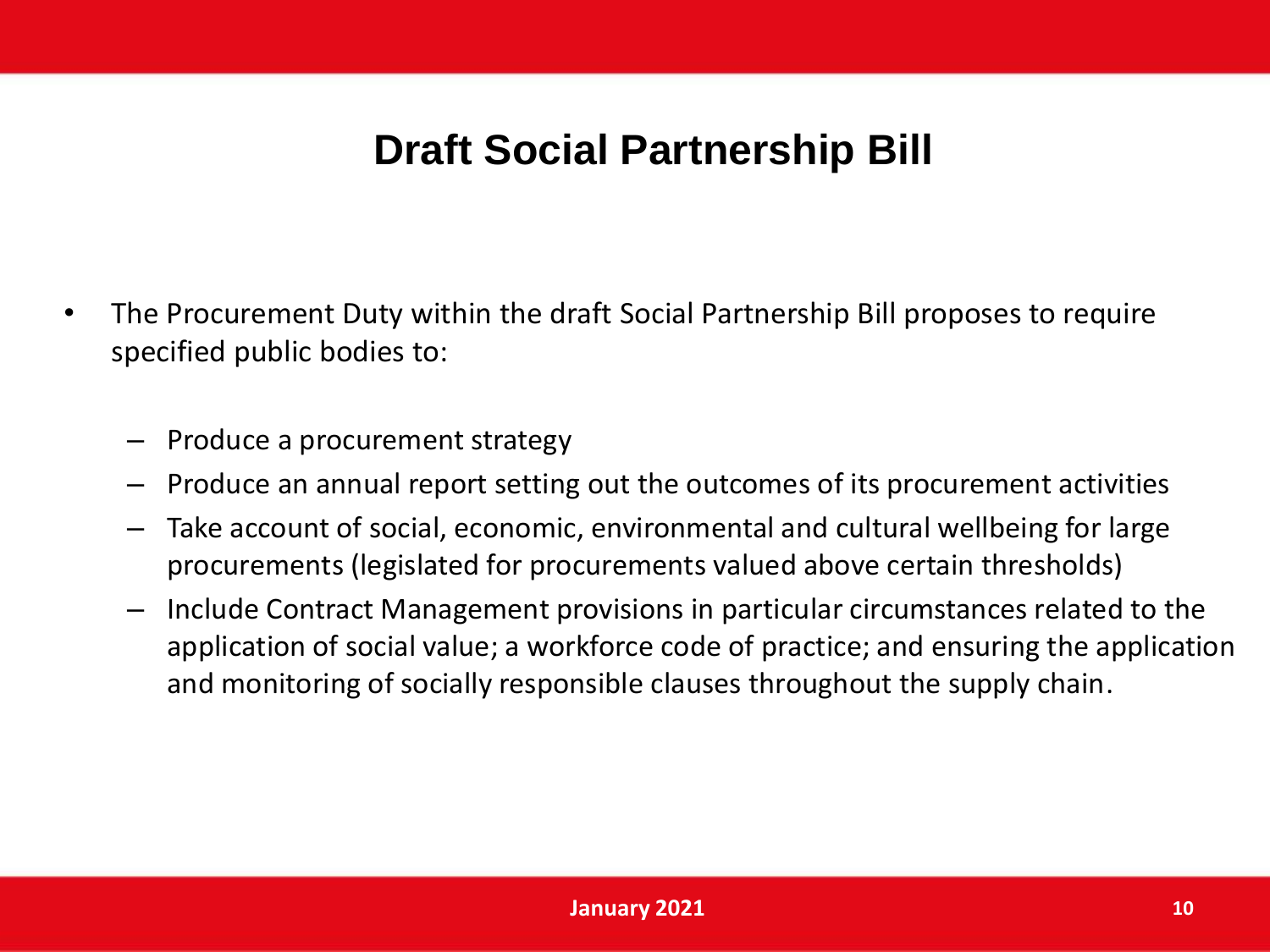# **EU Exit and economic recovery from Covid-19**

- As discussed, the UK's exit from the EU provides an opportunity to reform current regulations.
- We should consider how procurement legislation might assist in helping Wales' economic recovery post Covid-19.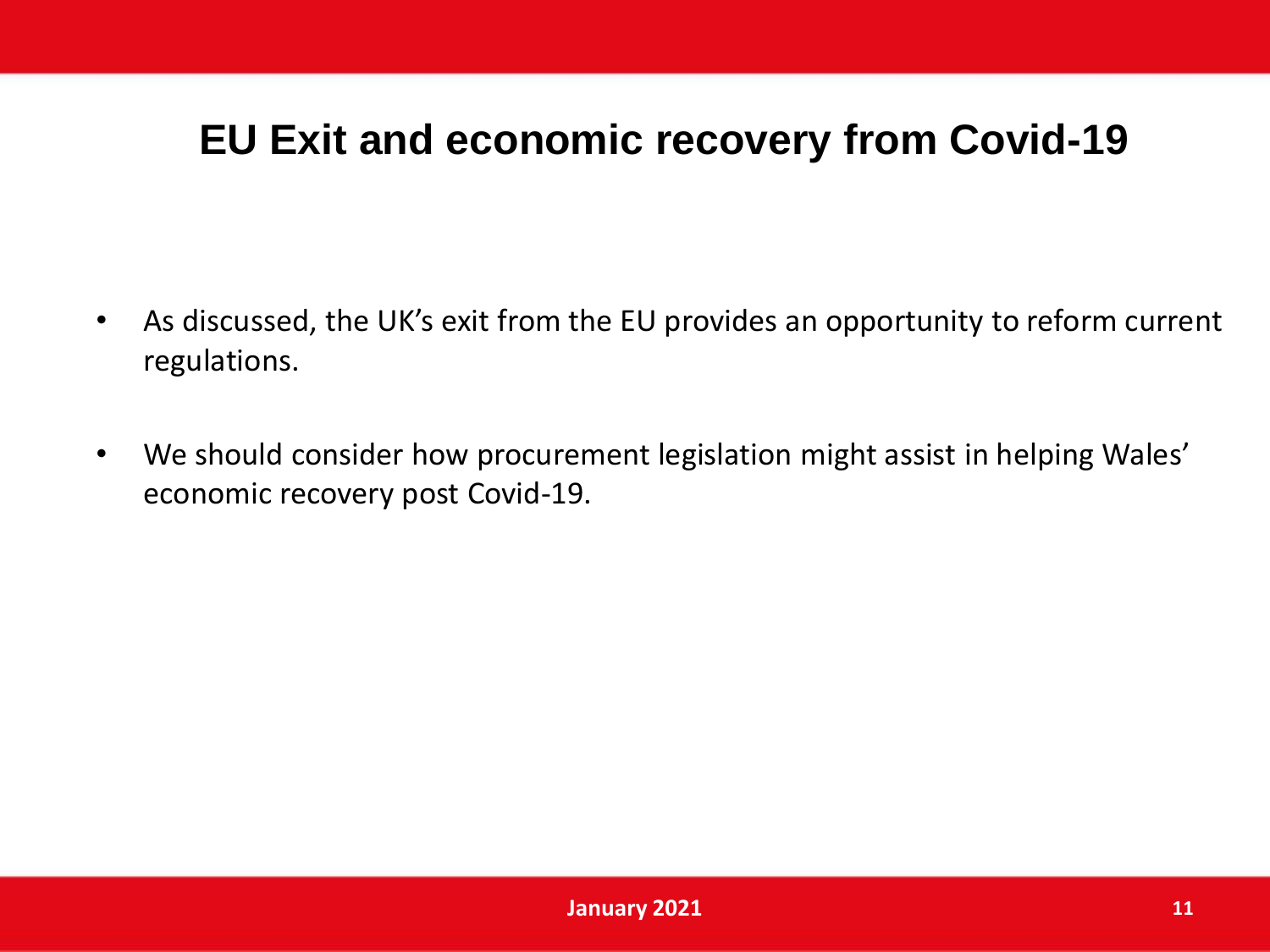#### **Potential Procurement Reform in Wales**

- Given the context of the procurement landscape, we need to understand how procurement legislation could be amended to benefit Wales.
- How could procurement reform help Wales?
- From your perspective what are the critical issues linked to the current procurement regulations that need to be addressed in Wales?
- What key principles should underpin any potential new procurement legislation for Wales?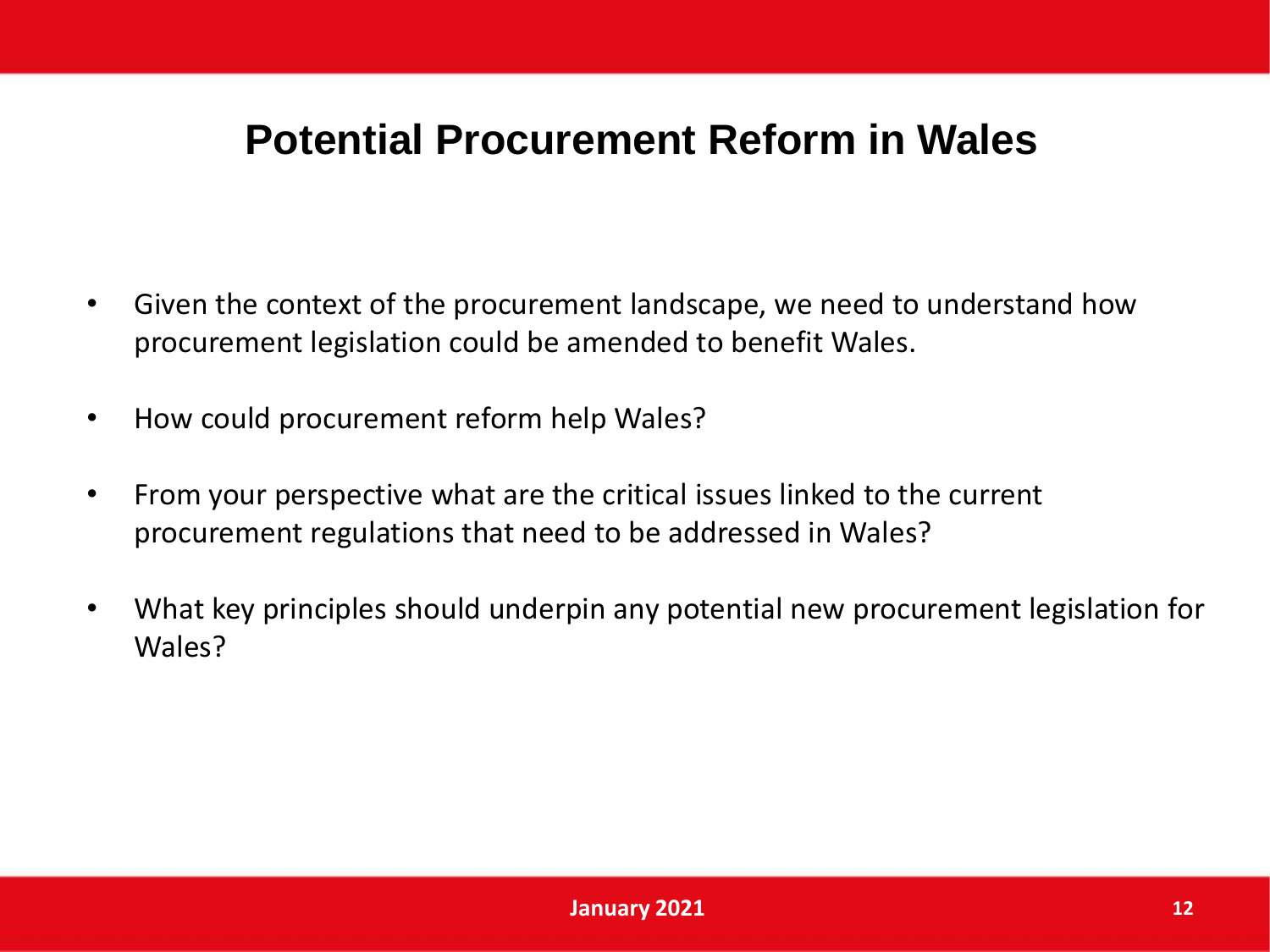#### **UK Government's Procurement Reform**

- On 15 December UK Government (UKG) published a Green Paper and consultation on "Transforming Public Procurement".
- These proposals do not apply to Welsh public bodies but you are welcome to respond to the UKG consultation.
- The purpose of our engagement sessions is to help inform Welsh Ministers on the way forward for procurement reform in Wales who will make a formal decision in March.
- We encourage you to consider:
	- which aspects of the UKG's Green Paper you would welcome being introduced in Wales;
	- which aspects you would not wish to see introduced in Wales; and
	- if there are areas that you think are missing which would be beneficial to Wales.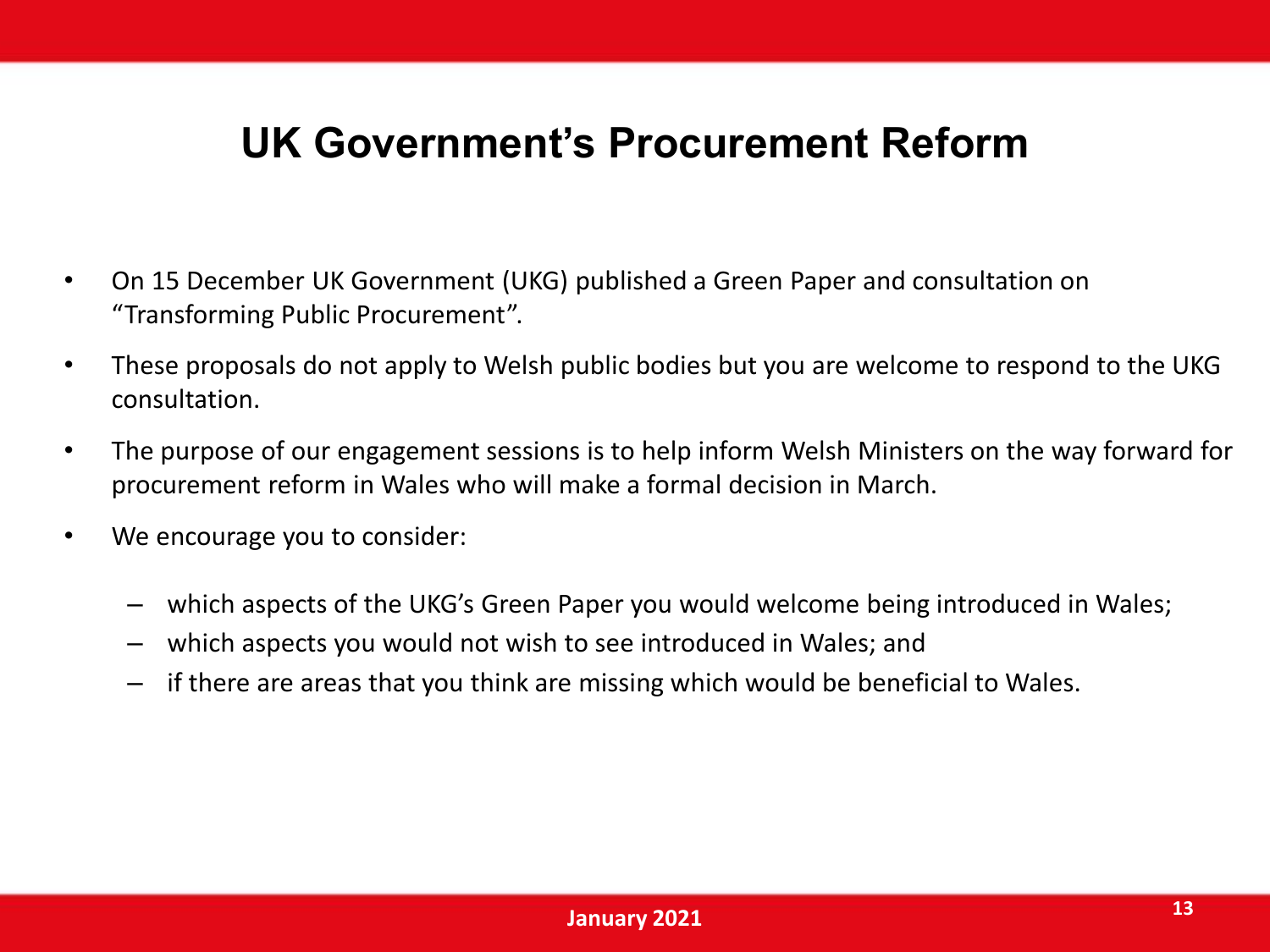#### **Some Examples from the UKG's Proposals**

- **Light Touch Regime (LTR) (Paragraph 96 of the Green Paper)** 
	- UKG proposes removing the LTR as a distinct method of awarding contracts.
	- This would involve changing the threshold for LTR procurements to the same as other services.
	- Would the UKG proposal on the LTR work for Wales?
	- What would be the advantages / disadvantages to Wales?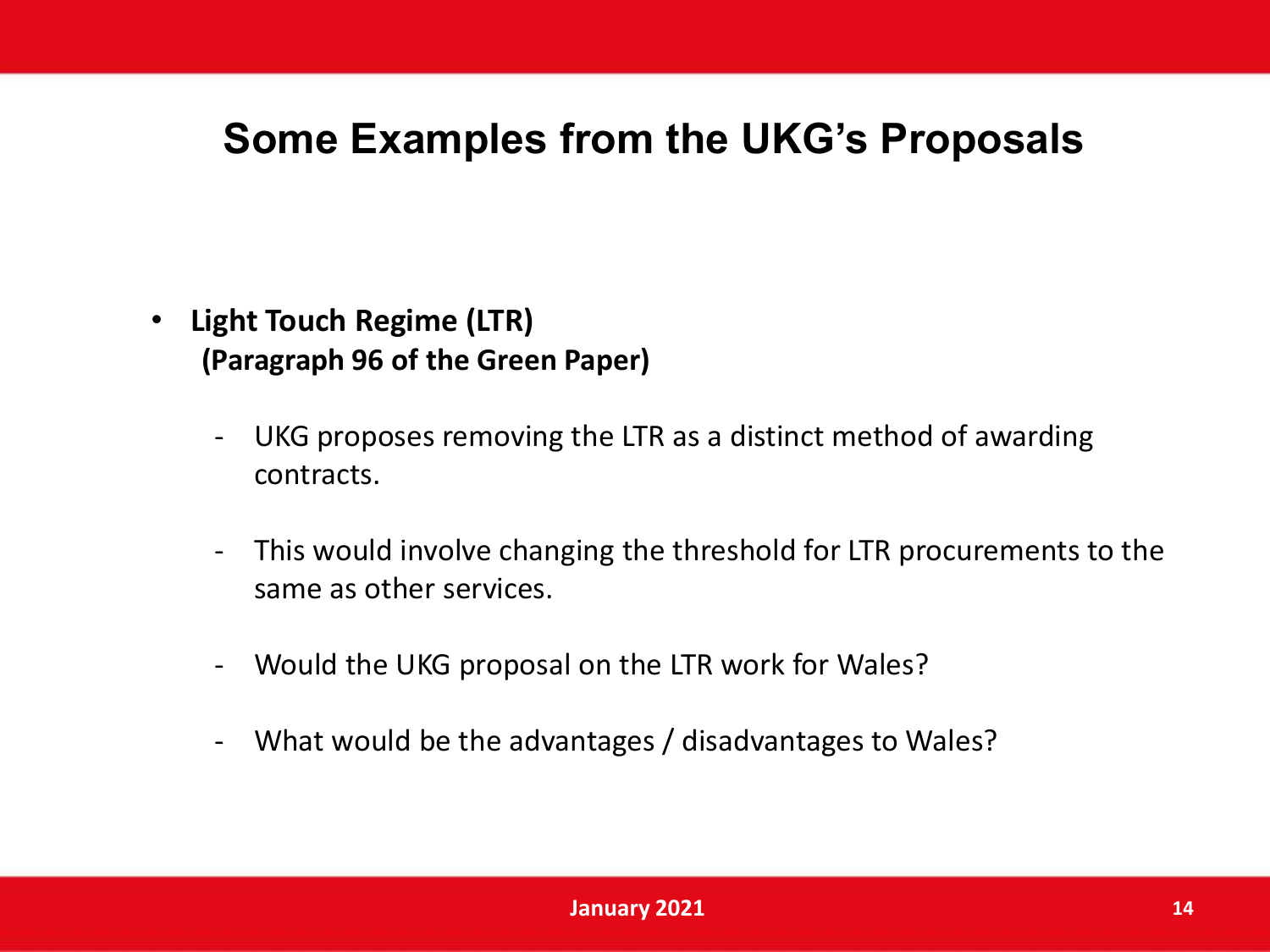# **Some Examples from the UKG's Proposals**

- **Commercial Tools (Chapter 5 of the Green Paper)**
- **Dynamic Purchasing System (DPS+)** 
	- A new system that may be used for all types of procurement (not just commonly used goods and services).
	- New Suppliers will be able to join at any time with no maximum duration.
	- Procurements could be undertaken within a DPS+ using the UKG's newly proposed "competitive flexible" procedure.
- In your opinion, do the proposed UKG changes to the current DPS bring any benefit to you as a buying organisation/supplier?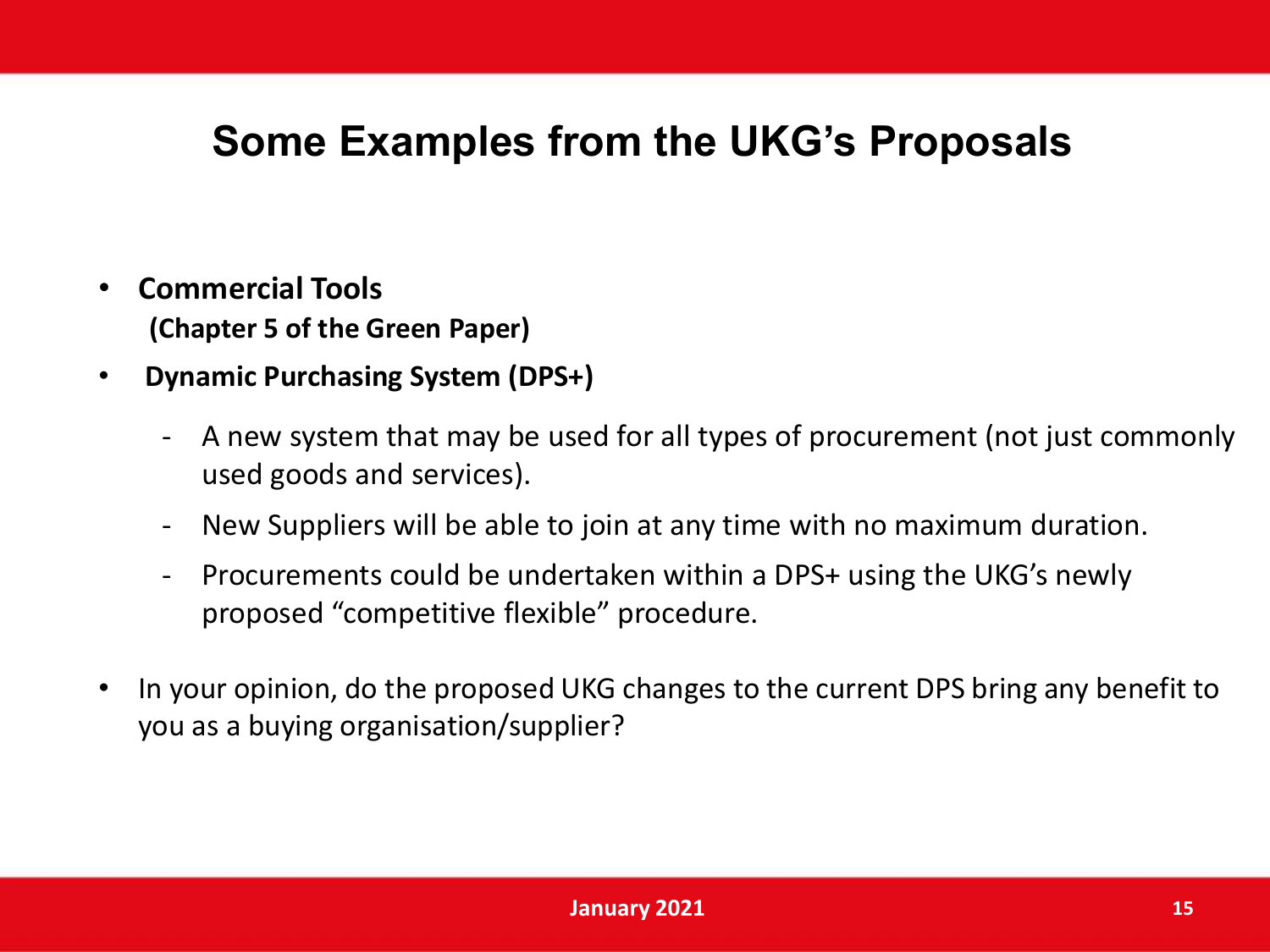# **Some Examples from the UKG's Proposals**

- **Commercial Tools (Chapter 5 of the Green Paper)**
- **"Open" Framework Agreements**
	- Potential for longer maximum terms "Open Framework Agreement".
	- Frameworks to be opened to new suppliers at defined points.
- Do you feel these proposed changes in the UKG's Green Paper would be a good approach for Wales?
- In your opinion, are Framework Agreements needed in Wales?
- Are there any alternative approaches that you feel would be more appropriate?